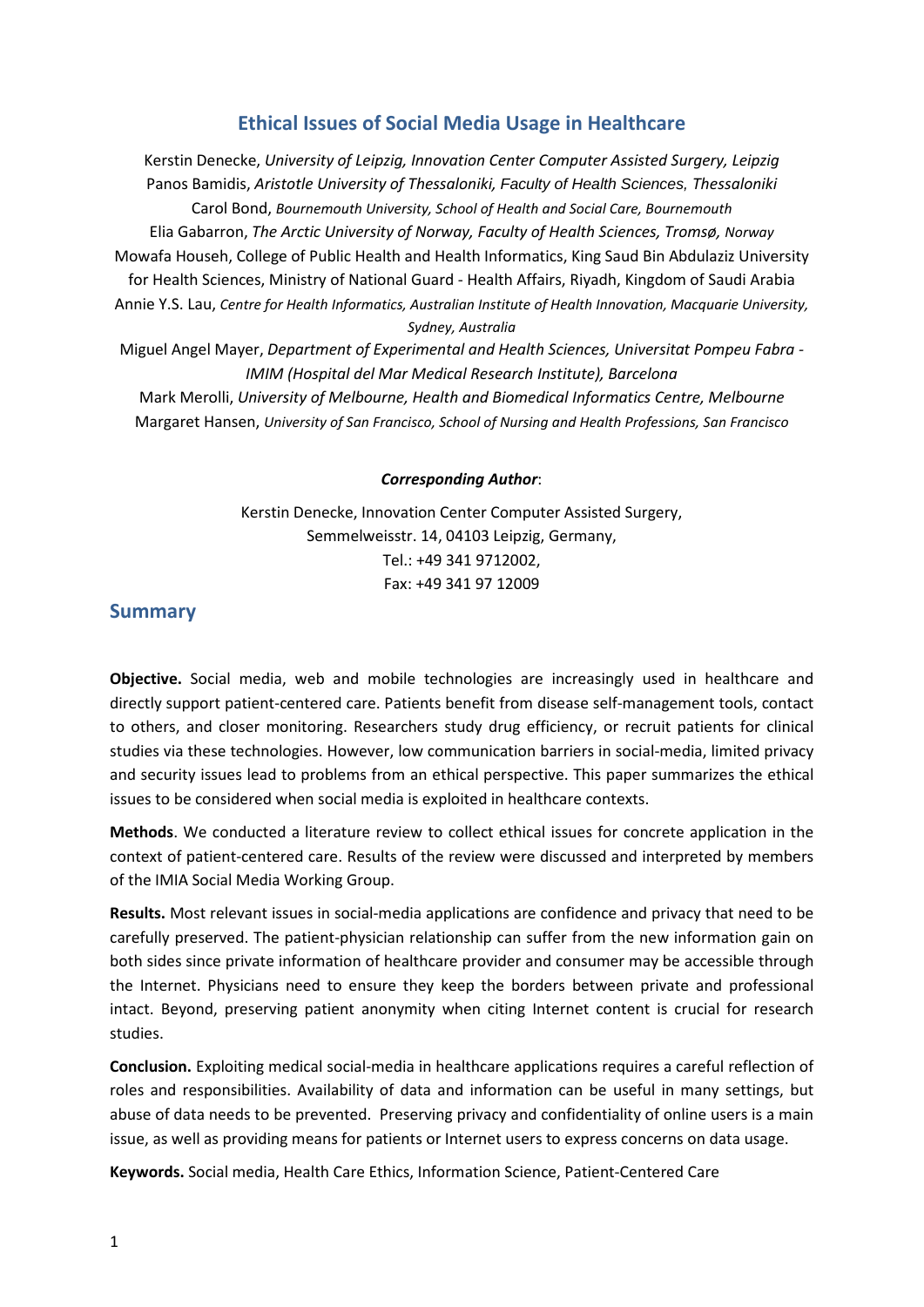### **1. Introduction**

Due to improved possibilities and means to obtain information about diseases and treatments that go hand-in- hand with the development of social media and Internet technologies, patients are becoming more informed [1] and increasingly want to be engaged in their care [2]. Social media are digital media and technologies that enable users to exchange information and to create media content individually or in community with others. This media is increasingly becoming a tool supporting healthcare processes, gathering and sharing information, bringing people together, and encouraging social networking and communication regarding health topics [3]. The evolution of the Internet from a limited, technical resource to today's dynamic "Web 2.0" where people are able to share information means increasing numbers of people living with a long-term condition are now putting personal health information into the public domain, including discussion boards, social network sites, blogs, videos and virtual environments [4].

### **1.1 Patient-centered care and medical social media**

The phenomenon of social media and its increased importance in the private as well as in the public sector show, there are many potentials even in healthcare settings enabling patient-centered care. In particular, individuals suffering from chronic diseases are using social media more and more to communicate with others, exchange information, and human experiences. **Peer-to Peer healthcare** is emerging as a source for patient information and support [5]. Patients, family members, and friends share personal medical information, receive emotional support, or request guidance and advice from healthcare professionals via social-media sites. **Social networking communities and data sharing platforms** support sharing experiences with conditions, symptoms, and treatment outcomes, but also enable to track personal health and be actively involved in their own care coordination. For researchers, such data provide new opportunities to analyze observational data to confirm results from randomized trials [6]. Increasingly, social networks are being used for research to investigate adolescent and young adult behaviors and personality traits [7] as well as for data collection and education purposes. One application area in this context is **the recruitment of patients for clinical trials** based on the social-media profiles or exploitation of social-media data for epidemiological studies [8]. Beyond, physicians may use social networking to **crowdsource answers** to individual clinical questions. Researchers have found, based on the data posted on Twitter, they can **detect and monitor disease activity,** most notably disease outbreaks such as cholera and influenza [9, 10], but more recently, data about issues like headache appearance was collected from tweets [11].

These examples show patient-centered healthcare, social media, and the Internet are beginning to come together. Patient behavior has notably changed already and will increasingly influence healthcare delivery and research. A couple of ethical questions arise when it comes to the use of social media in healthcare settings. If you have a Facebook or MySpace page with 600 "friends" is that your private page, or a public document? What do researchers need to consider when developing monitoring applications for healthcare using social media? What do health providers have to consider with respect to ethical questions of social-media usage?

### **1.2 Ethics in healthcare**

*Ethics* is defined as the discipline dealing with what is good and bad and with moral duty and obligation [12]. *Public health ethics* deal with the specific moral questions regarding public actions for disease prevention, life elongation, or psychological and physical well-being. This is in contrast to *medical ethics* which concentrates on the relationship between patients and doctors. The issue of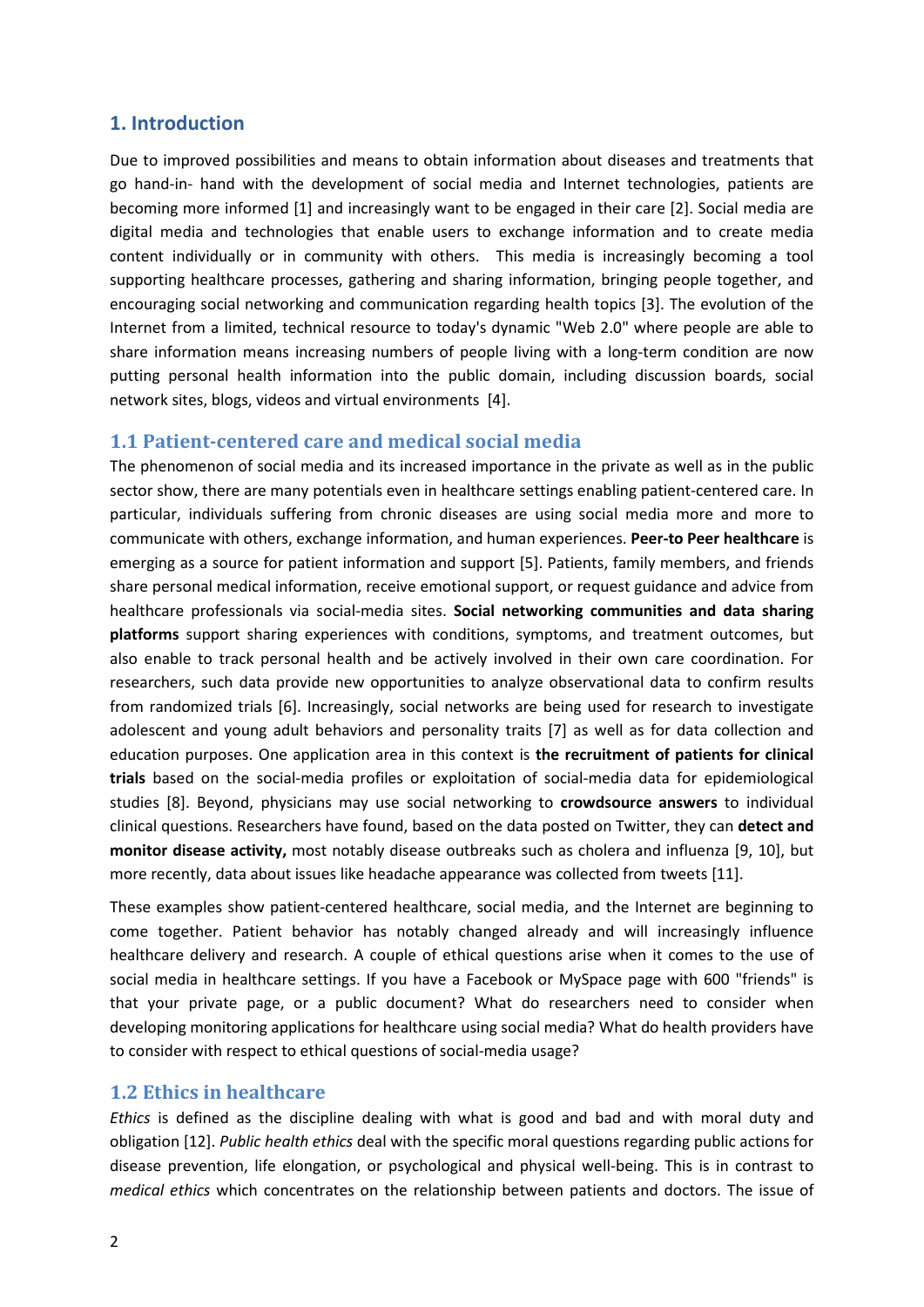how ethical principles may be applied to online health research is a current challenge for researchers, but also for health professionals and patients alike. In this paper, we start to explore these questions and topics.

# **2. Objective and methods**

The objective of this work is to examine the ethical implications of the aforementioned trends in the state of the art and to provide topics to be further addressed in the future. For this purpose, we conducted a review of the literature (both white and grey) to collect ethical issues related to socialmedia usage in healthcare combined with an environmental scan of popular and current applications and services in this area. The results of the literature review were then discussed and interpreted by members of the IMIA Social Media Working Group to collect the ethical issues and formulate guidelines for the future clinician. We concentrated our review on ethical issues related to technologies that enable and support patient-centered care and associated use cases:

- the use of social media for the youth and the elderly,
- the impact on the patient-doctor communication and relationship,
- the use of wearable technologies,
- the integration of social media in clinical environments,
- crowdsourcing in healthcare, and
- research regarding medical social-media (including patient recruitment and ethical issues).

# **3. Ethical issues of social-media usage**

# **3.1 Use of social media for youth**

There is a group of people who have grown up with the Internet: They are the youth, or the digital natives. These are people, who regularly engage with new social-media [13], who base their personal identities online [14], and for whom social media is their natural environment. *Youth* is defined as a transition period from the dependence of childhood to adulthood's independence [15]. It is also the period when one's personal identity is formed, based on both, individualities, and the social environment [14]. For this digital native generation, the online social-media represents a space for connection, identity exploration, to express their ideas, their sexual identities, feelings, problems, and also the space where they receive feedback from others [16].

For a majority of youth, online social networking sites are their first point of call when they want to find information, including health-related matters [17, 18]. Thus, social media is a rich environment to recruit youth participants to participate in research. For example, recruiting participants from Facebook and Twitter is one of the most effective recruitment strategies in youth-related research studies [19, 20].

Although using social media to recruit participants for research is positively viewed by the youth [21] it presents a number of ethical issues that need to be addressed. For example, obtaining informed consent from adolescents via social media represents a number of concerns [19]. Recruited participants over 18 years may provide their consent online, or their written consent if they are redirected to a study site. But how may we obtain parental consent from those contacted or interested under 18 years of age via social media [19]? In fact, is it ethical for study advertising material to be circulating in social media, targeting at those who are under-aged, and may have not reached the cognitive maturity to decide whether to participate or not? An alternative (and arguably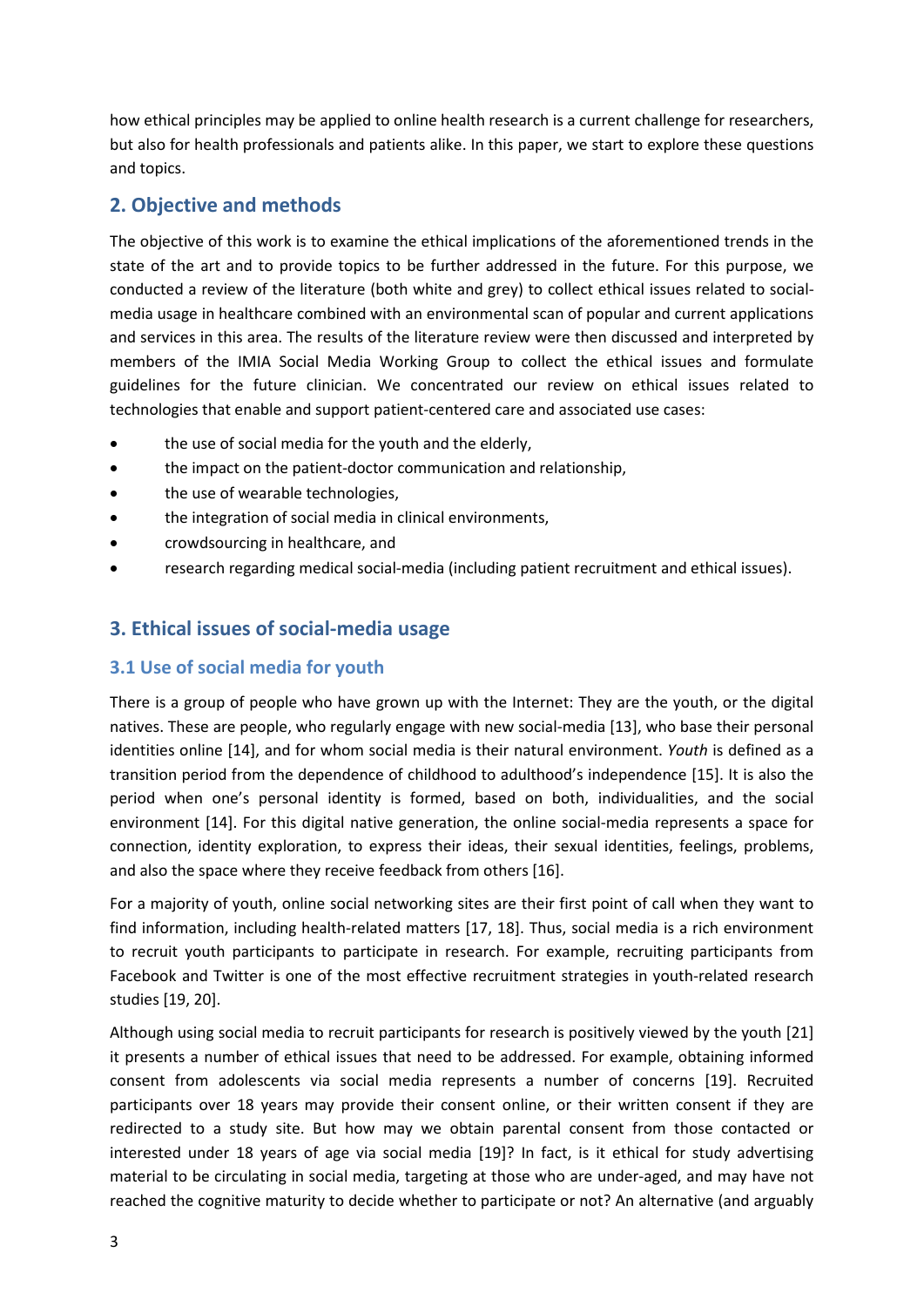more ethical) way to recruit very young people would be to target parents rather than children [19]. However, one needs to remember that policy settings in social media frequently change. For example, although Facebook reviews all the advertisements targeting young people under 18 years, their privacy policies can change without prior notice, and there is no mechanism to confirm one's age declared online.

When trying to reach youth through social media, whether it is for public health education or for public health monitoring, the same confidentiality and privacy rules that are applicable offline should also apply [22]. Although social medium is a platform that allows a researcher to reach their targeted audience easily, establishing a dialog with them may not be as easy as one perceives. A recent qualitative study examining teenage patients' privacy concerns related to health matters reveals most participants did not disclose their personal health information on social media [17]. In this study, Facebook was seen to be a place for these teenage patients to be 'regular' teenagers, to stay up-to-date about their social life, and not seen as a place to discuss their diagnosis and treatment. In fact, the majority of them did not use social media to come into contact with others with similar conditions. In these situations, using social media as a health intervention needs to delicately consider participants' concerns for privacy. Some young users may prefer to interact with others anonymously, perhaps because they are struggling with sensitive issues, such as their sexual identities, or chronic diseases [17, 23]. Some would not want others to find out their true underlying health status and concerns, or updates about their health to be 'broadcasted' to their social network. On another scale, there are those who readily share very personal information that may be accessible by the broad general public [16]. In any case, young individuals' privacy and their level of comfort in discretions of health matters must be respected and preserved in the social media setting.

#### **3.2 Social media to train the elderly and their care givers**

Like in the case of children and young people, elderly citizens/patients also have rights [24]. Despite recent discourse on whether the society should strive for technologic advancement of aging [25] or the related dispute between intrusiveness and isolation deepening with regards to elderly telecare/homecare [26, 27], this section touches issues related to the use of low-cost technology for elderly healthcare. Numerous efforts recently have been geared towards cognitive training or "brain training." The latter, usually marketed as a way for people to improve their memory and cognitive skills [28]. To this extent, the Internet and social media may be used to train the elderly by means of cognitive exercises and novelty serious (web based) games. The intention is to train the elderly as a means of dementia (and other disease) prevention and health promotion [29]. For example, one of the available training software is the so called Video GRade [30, 31], which works by showing YouTube videos/documentaries to the elderly user (topics derived from nature, art and history etc.) and entails the user's attention control as it demands answers to simple questions at the end.

The aforementioned training piloting or deployment of the elderly through games and social-media content usually is confronted with the requirement of informed consent. This is highly associated with the certainty the affected party clearly understands what they are consenting to. Numerous studies have shown that whilst e.g. a checkbox may fulfill legal requirements to gather and record consent, it is not sufficient when the underlying ethical and environmental basis is that of elderly users, some of which may be mildly (cognitively) affected. Thus, future projects or systems could follow contemporary approaches to verify consent is both informed and relevant. This may be facilitated by suitable tutorial sessions and workshops on consent decisions and ensuring safe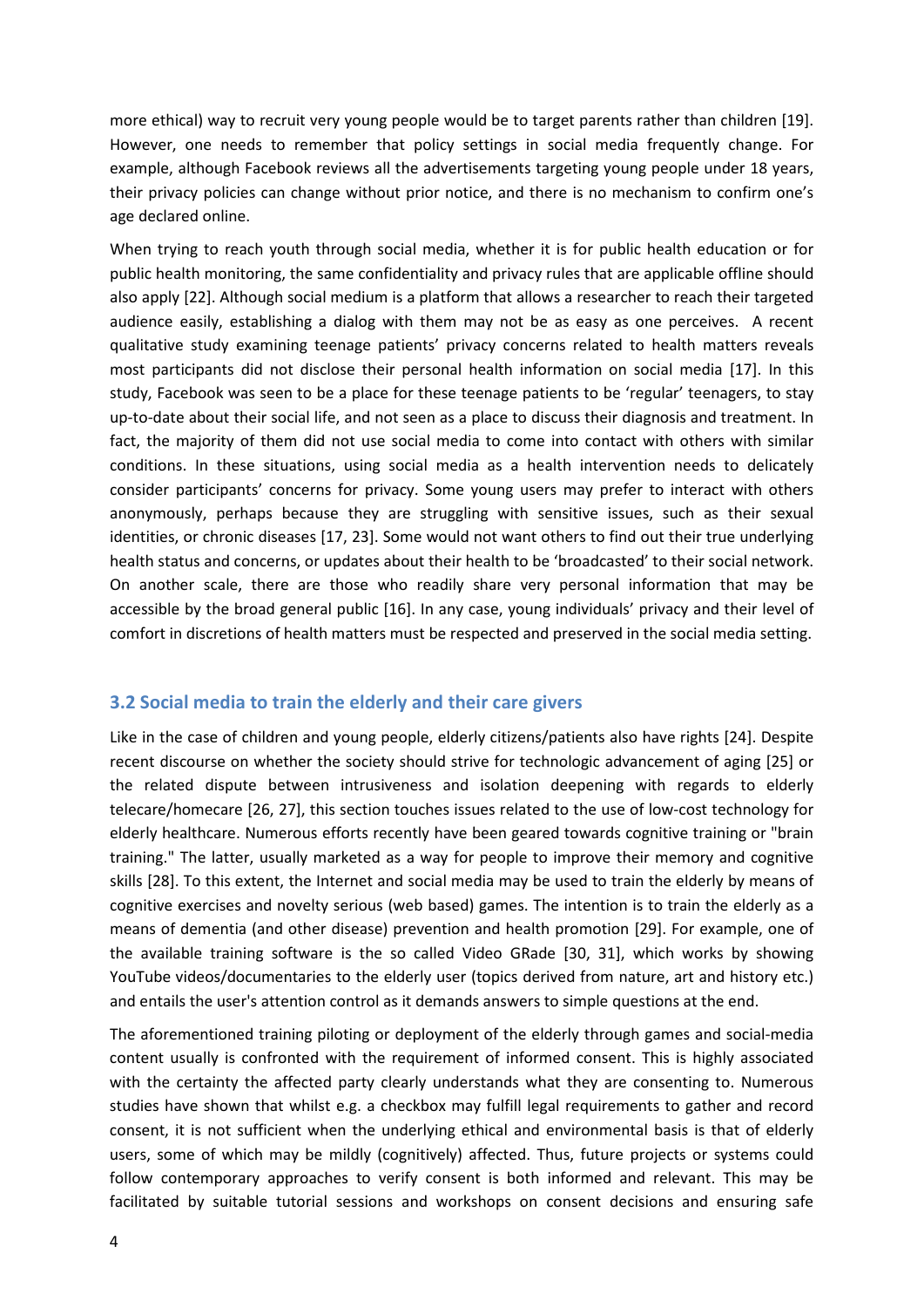consent record keeping and processing. The consenting process could, in some cases, involve all interested stakeholders/parties: patient, care giver(s) and health professionals, in an effort to ascertain all parties understand what is being consented to.

Switching into a slightly different but still related theme, recent developments witness the use of the Internet and social-media content for training the elderly care giver(s) (formal or informal) [28]). For instance, the DISCOVER project aims at increasing carers' knowledge and independent digital skills development - as a way to enhancing their caring role - whilst at the same time providing a window to carers' needs for a range of service providers [32]. DISCOVER's ultimate aim is to improve the care giver's life quality, as well as the care and the life quality for those they care for. Usual ethical concerns in such projects, which often involve the conduction of relevant pilot trials, include those of confidentiality and privacy, consent, autonomy and choice, justice/fairness, inclusion, security, and dignity with project guidelines not necessarily pointing to clear answers and possibly including conflicts between different ethical pointers. To accomplish care giver training, Internet content curation is one of the followed approaches enabled by means of appropriate curation tools like "Scoop.it!" and other project based products. Within content curation, only carefully selected parts of content are considered, and enriched with relevant commentary or insight, highlighting of important parts, and always assigning credit to the content's originator [33]. In this direction, one of the relatively unexplored issues is content curation ethics, with only a few recent attempts at establishing best practice guidelines available [34].

A last issue in supporting web training of care givers with social-media content is concerned with the ethical dilemma between certification and accreditation [35]. Currently, the use of social media better resembles "lightweight" rewarding process schemes rather than formal accreditation tactics and policies governed by regulatory bodies. However, the latter may be more effective in job hunting prospects. Current best practices consider that certification without accreditation is the most viable option, as it is contended to play an important role in increasing care givers' motivation to complete pilot training activities, as they promote a sense of satisfaction and reward, while enabling them to exhibit skills progression and reflecting commitment to personal development. Using Internet certificates and Internet badges to demonstrate non-accredited training reflects a growing global trend which might be a suitable ethical resolution to this problem until care givers reach any formal assessment points having consumed enough social-media content.

# **3.3 Ethical issues of patient-doctor communication through social media**

We already considered ethical issues related to social-media usage and research involving the elderly and the youth. In this section, we will look at the implications of social-media usage in traditional care settings, which involves patient-physician communication. Patient-physician communication in the traditional sense comprises the direct contact and questioning of the patient by the physician and the discussion of treatment options. Information on diseases, therapies, and medications is exchanged; sometimes administrational issues are clarified, such as making appointments. This communication is strongly characterized by medical confidentiality, trust, and privacy. Data is expected to be safely stored in the patient record, inaccessible to others, and even protected by law. With the development of Internet technologies, communication and monitoring in healthcare is starting to be outsourced to social media. Appointments can be made online, health information and even examination results can be distributed by e-mail. Social media can become an "icebreaker" that may improve the communication between patient and physician, resulting in better patient care [36].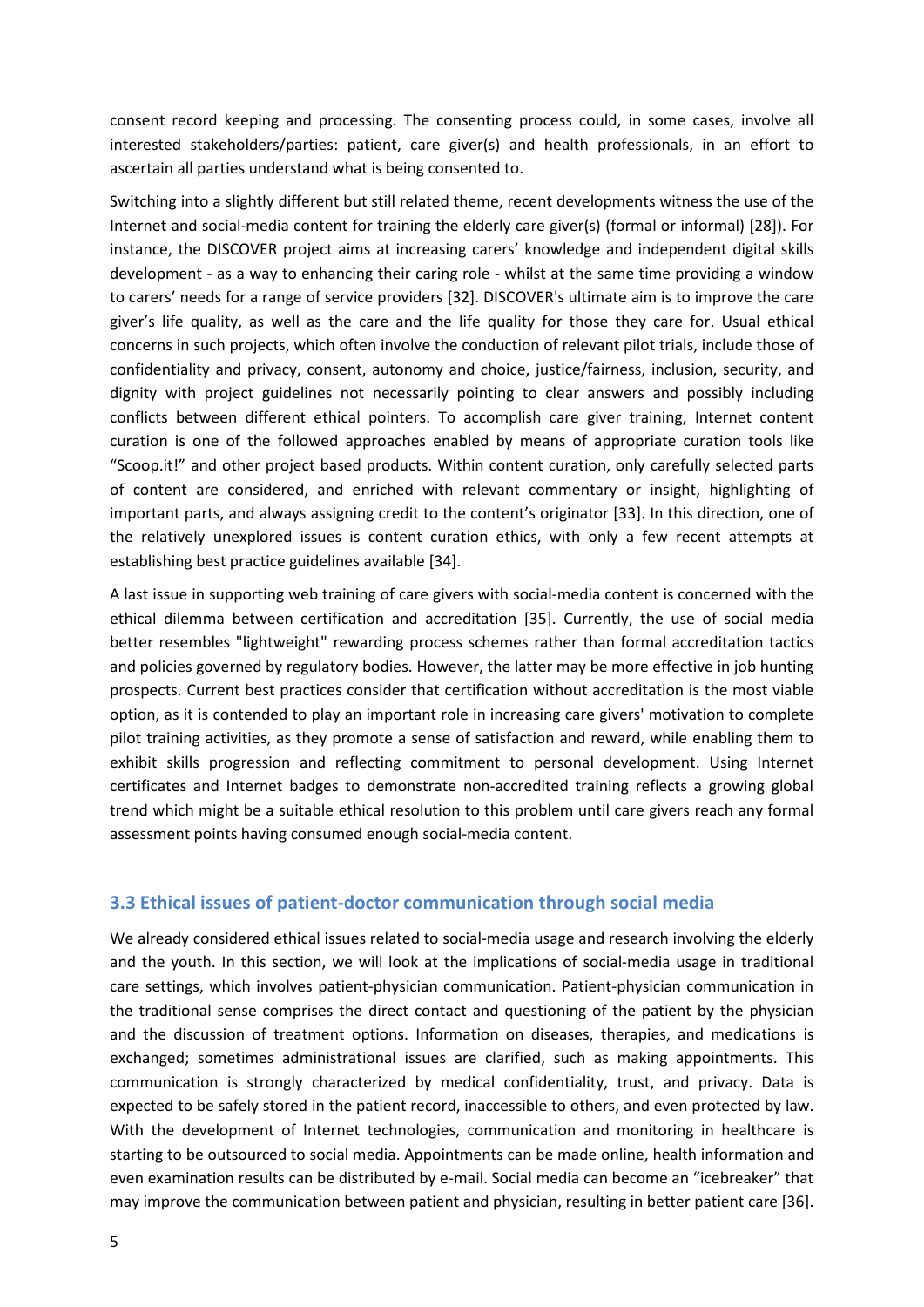However, this communication via the Internet is conflicted with a couple of ethical issues since the technologies impact data privacy and security.

Further, patient-doctor relationships may suffer from two main situations. On the one hand, patients may have unrestricted access to their doctor's personal information as it is provided on the Internet. To address this issue, the American Medical Association (AMA) [37] recommends when using the Internet for social networking, physicians should use privacy settings to safeguard personal information and content or even better, keep private and professional sectors separately. However, they should realize privacy settings are not absolute and once on the internet, content is likely to be there permanently. It is important for physicians and other healthcare professionals to familiarize themselves with the privacy provisions for different social-media applications and adjust the settings to ensure the content is clearly protected.

On the other hand, physicians have access to online patient information that may otherwise not be available in the healthcare setting (e.g. lifestyle information from patients posted in a personal blog). Such information about a patient received from online sources may be helpful in certain healthcare settings, but physicians need to be sensitive to the source and the way the information was displayed publicly. They should use clinical judgment in determining whether and how to reveal such information during the treatment of patients. Digitally tracking the personal behaviors of patients, such as determining whether they have indeed quit smoking or are maintaining a healthy diet, may threaten the trust needed for a strong patient-physician relationship and have an influence on their treatment of the patient [5].

In summary, physicians must carefully maintain professional relationships and confidentiality in online settings. Emails and other electronic means of communication may supplement, but not replace face-to-face encounters. Establishing a patient-physician-online relationship, for example to "friend" a patient or ask a patient to "friend" a physician is ethically questionable [5]. The problem results from the fact the professional boundaries of interactions are less clear. Physicians may share personal, but also professional content online. Maintaining professional trust in patient-physician relationships requires physicians to consistently apply ethical principles for preserving the relationship, confidentiality, privacy, and respect for individuals in online settings and mutual communications [38]. Online interactions with patients may pose challenges because of the ambiguity associated with written language without the context of body language or lack of awareness of the potential abuses of social-media data [5]. The AMA [37] also claims physicians should be aware of the standards of patient privacy and confidentiality that need to be maintained, and must refrain from posting identifiable patient information online.

# **3.4 Crowdsourcing in healthcare**

Another issue that influences the patient-doctor relationship is the opportunity for patients to seek answers to their healthcare questions through social media. Through crowdsourcing patients can ask for a second or third opinion on a diagnosis or treatment of a medical condition. The "wisdom of the crowd" offers an opportunity to seek medical advice from other patients or clinicians from around the world through social networks such as Facebook, Twitter, HealthBoards, or Patients Like Me, and more recently, CrowdMed [39]. The term, *Crowdhealth*, that refers to the use of social networks to solicit information from a large group of people on the treatment and diagnosis of illness and for general health advice is new to healthcare.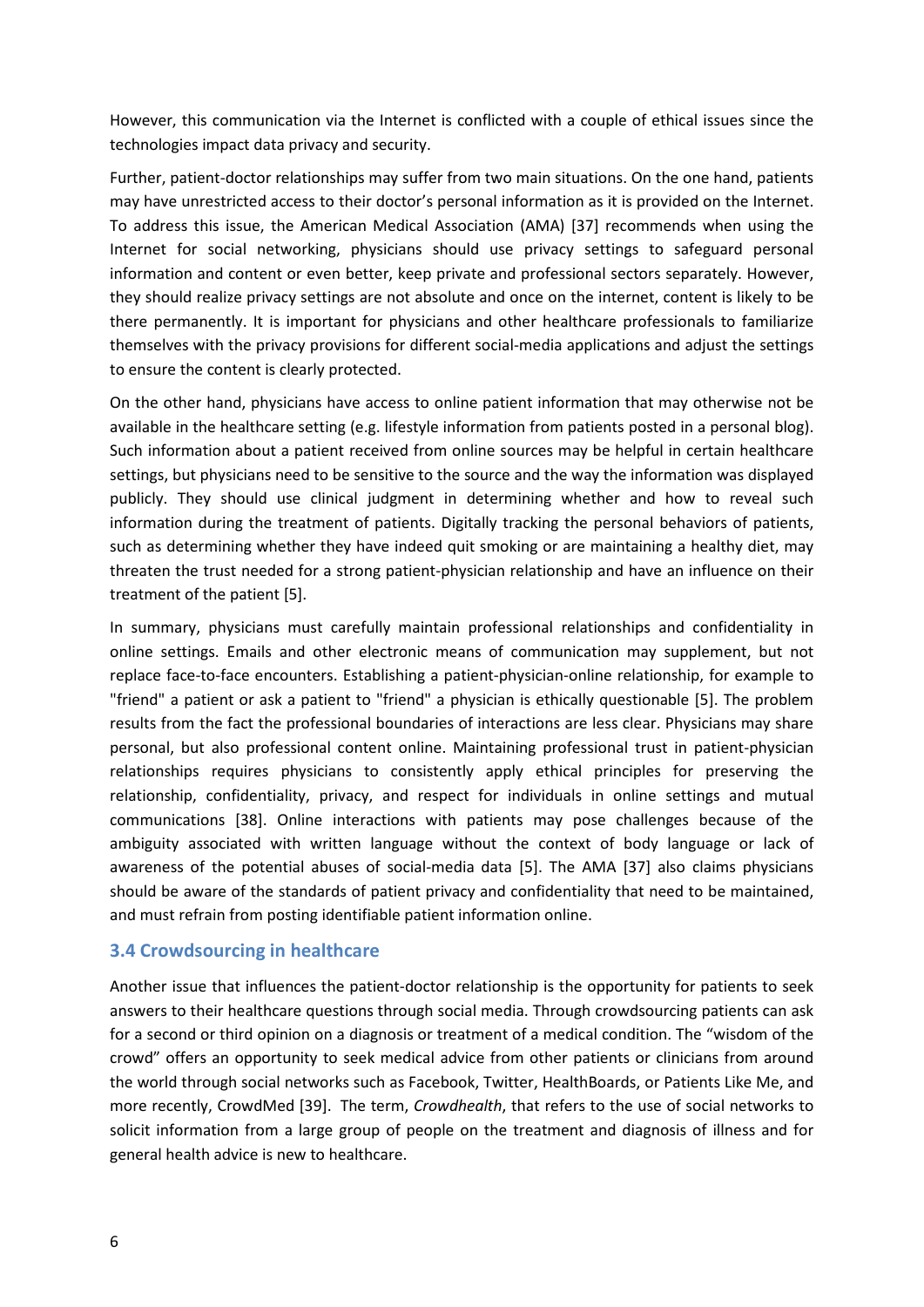In 2012, TIME magazine published a story of a husband seeking treatment for his ill wife by posting her health information on Facebook. After having their third child, his wife started to experience seizures. Following consultations with several physicians who were unable to treat her, he turned to the online community for help. He posted her medical records, symptoms, confirmed suspicions through his Facebook page and posted "I am throwing down all my cards on this one." [40]

With the growth of *Crowdhealth*, there are a variety of ethical issues relating to the privacy of health information that are worth exploring. Our current understanding of privacy and confidentiality are being challenged as a result of social-media platforms such as *Crowdhealth*. Today, people are sharing their general and sensitive health information online looking for feedback from virtual community members. To illustrate, in 2011, a study on the sharing of sensitive health information through Facebook found Facebook users openly sought and shared information relating to behavioral, mental, and genetic health information [41]. The study explored publicly available Facebook groups and found users publicly identified themselves by divulging their name, photo, and location when seeking sensitive health information through online postings.

Furthermore, there is no contemporary healthcare privacy legislation in Europe or North America that may stop individuals from posting their health information online. The privacy laws in place today only protect an individual's healthcare information from institutions, but it cannot stop an individual from sharing their health information online. *Crowdhealth* platforms, such as Crowdmed, clearly state this on their Websites [39]:

"We make clear to patients that 1) any medical information they provide to us will be published anonymously in the public domain, 2) any material they upload to our site will be posted as-is, and 3) it's the patient's own responsibility to remove any personally identifiable information from uploaded materials. While HIPAA applies only to certain "covered entities" such as medical providers, health plans, and health care clearinghouses, patients are free to disclose their own medical information to whomever they please, and all of our medical case data is patient-provided." [cited from the Crowdmed Website, [39]]

Although the above statement is valid, the issue of healthcare privacy becomes murky when a parent shares their child's health information online along with pictures to a public audience, which was recently discovered on CrowdMed<sup>[1](#page-6-0)</sup>. The posting has been removed, but the U.S. Children's Online Privacy Protection Act (COPPA) states on its Website, that an operator must obtain verifiable consent from the child's parent before collecting, using or disclosing personal information from a child [42]. In this case, the parent posted their child's health information online, but issues concerning consent and how the information was posted remain unclear.

The ethical issues related to sharing health information in *Crowdhealth* platforms are challenging our perceptions on healthcare privacy. There are many ethical issues relating to how information is shared, how consent is obtained, relating to the use of the information for research or for commercial use, the sharing of information of minors by parents, and the validation of the user and the information they post. *Crowdhealth,* a new arrival, will only exacerbate these ethical issues relating to healthcare privacy.

 $\overline{a}$ 

<span id="page-6-0"></span> $1$  The researcher conducted a search in July 2014, which found a Crowdmed patient posting their child's health information online along with a number of pictures of the child.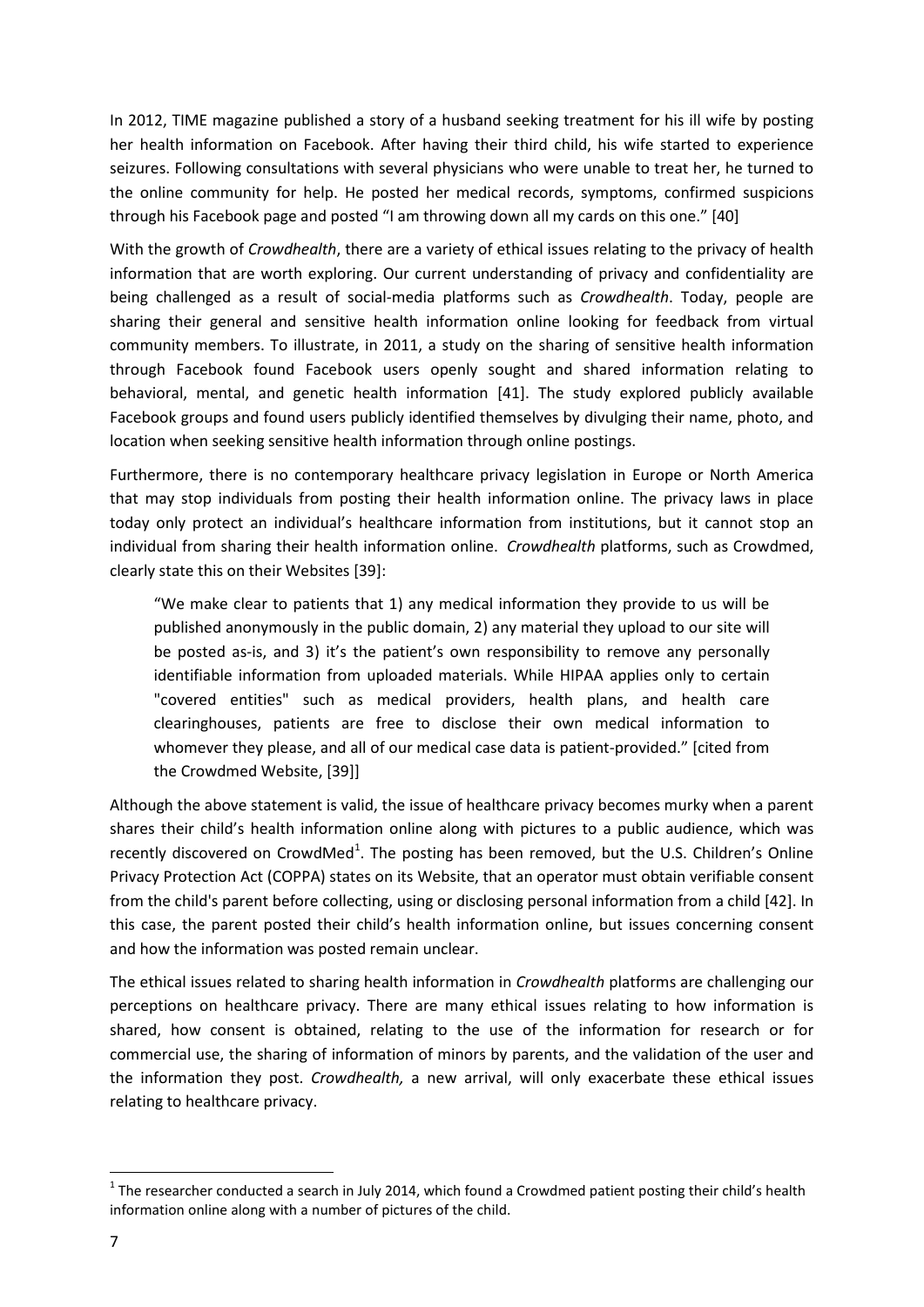### **3.5 Integration of social media in clinical environments and EHR**

Going along with the use of social-media tools in healthcare settings, there is a greater interest in considering the integration of social media in clinical environments as a source of health information. This is offering diverse opportunities for accessing health data and for the development of new research challenges [43]. There is an open debate about the way social media may be used as a tool to engage patients and professionals in healthcare, how health information is shared and posted in these platforms, the way that should be managed in the context of a clinical information environment, and the potential benefits of including this information in patient records [44]. This integration includes the information provided by patients, as well as the interactions among professionals.

With people increasingly becoming involved in their own care and taking into account their patient experience, the idea of building comprehensive patient health records including social-media data and making this information accessible to the healthcare team gains in interest [45]. Privacy is the basis of every patient-physician interaction and protecting and safeguarding personal health data is not only an ethical imperative, but it is a legal requirement under different laws such as the Health Information Portability and Accountability Act (HIPAA) in the USA (Centers for Medicare & Medicaid Services reference) or the Data Protection Directive in the European Union (currently under review) [46]. Therefore, they it is highly suggested they are applied to social-media interactions. In this context and as a reflection of the significance of the matter, the World Medical Association adopted a statement on the professional and ethical use of social media for health purposes in its last general assembly in 2011, urging national medical associations to establish guidelines for physicians addressing different issues related to social media [47].

Health providers and organizations will need to rethink how to collect and secure the data generated in social-media tools when including them in a clinical and EHR environment. At the same time, patients would need to be educated about what kind of information is protected as personal health information and what is not. In addition, improvements in privacy and confidentiality will be critical to foster the use of social media and more experience is needed to determine its real clinical application [48].

Although the use of social media for health purposes and its inclusion in EHR are facing different unsolved questions, it is necessary to follow the same standards of quality and ethical issues that characterize health professions. There are several challenges that should be addressed, which affect aspects related to ethical and legal issues and operational aspects, as well as management of the information included in this new scenario. It is necessary to determine what kind of content related to social media can be considered as a piece of health information in a patient record, clearly establishing the mechanisms of control and the way that the elements related to social media are working integrated in an EHR environment, defining the use of policies applied to the context of social-media information. Patients, health professionals and providers who are using these tools require specific training related to the use of the social-media platforms for health purposes. In the near future, social-media platforms should be reshaped and have to be adapted as a tool for health communication among patients and professionals, as a complementary means of patient-physician relationship and to distinguish between highly controlled information and informal content.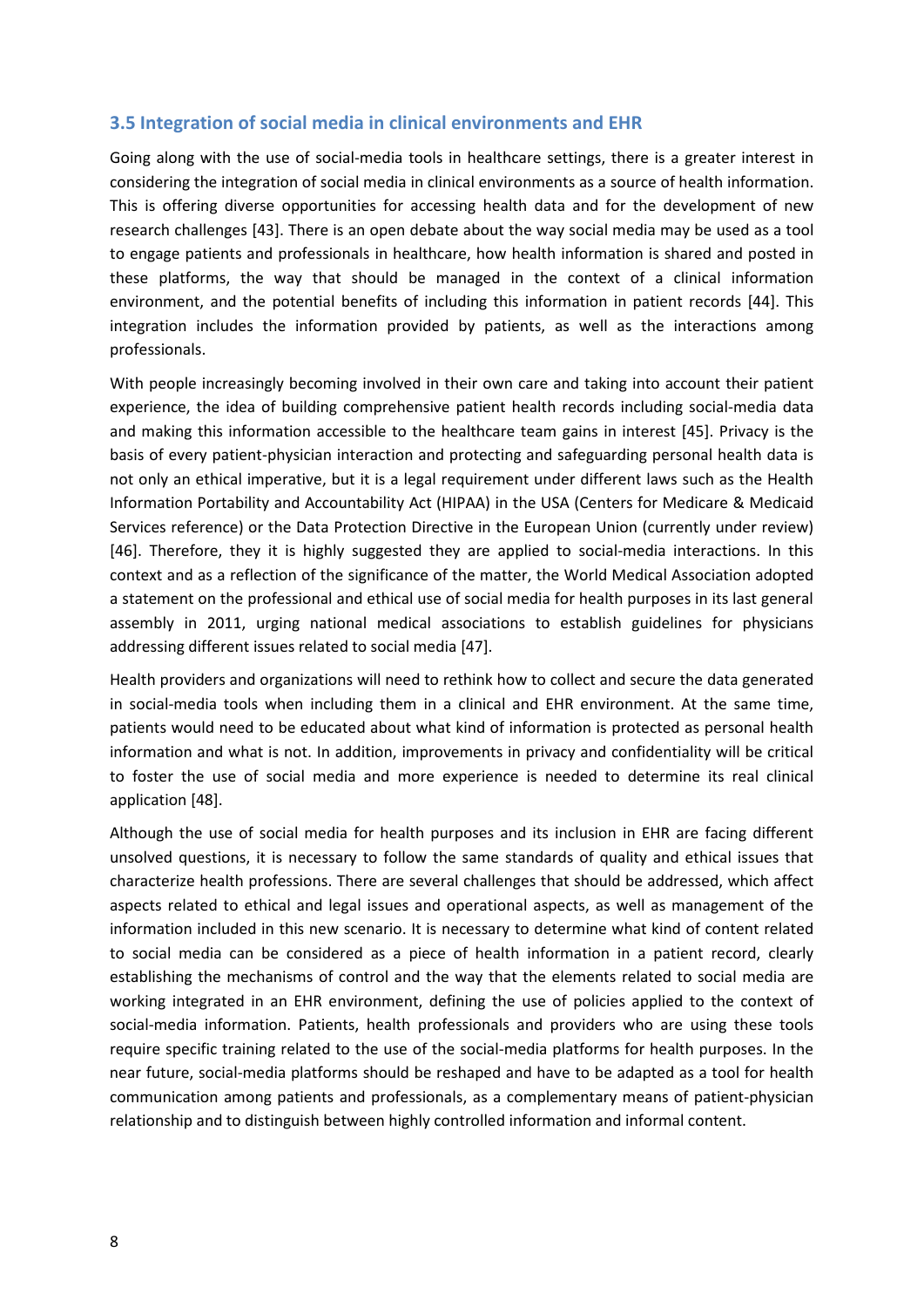### **3.7 Wearable Technologies: Forget privacy of data?**

Wearable technologies, which include wearables and biosensors, are currently receiving mixed reviews by research analysts [49]. However, this rising technology appears popular in our culture with an estimated 19 million items being shipped in 2014 and predicted purchases of up to 112 million by 2018 [49]. Grossman and Vella [50] explain how "wearable tech will change your life, like it or not (p.1)." Despite the mixed reviews and consumer "hype," the generated personal data provides a rich source of information posing ethical concern and generating ongoing discussion regarding privacy of data. The aim of this section is to present how wearable technologies could advance healthcare and determine the primary ethical issues in today's digital health ecosystem.

There are three different types of wearables: (1) complex devices, such as fitness trackers; (2) smart accessories, such as smart watches requiring third party applications and; (3) autonomous smart wearables directly connected to the Internet, such as Google Glass or Vusix M100 SmartGlasses [51]. The almost hands-free monocle, Google Glass, enhances the users' experiences much like a Smart phone device in the sense it has video capacity and a data retrieval system. Rosenblatt [52] explains how Google Glass is becoming a part of the surgical tool kit by residents at Stanford Medical Center. The primary aim of using Google Glass by the students is the idea the streaming of the transmission of surgical skills to instructors provides a better education through "point-of-view" evaluation and feedback to the novices. The live streaming firm, paired with Google Glass, *CrowdOptic*, reassures consumers there is no need to worry about personal privacy or Health Insurance Portability and Accountability Act issues because the company has devised a "lock down" system disallowing leakage of data. In May 2014, Google Glass was launched to the public. Glass "etiquette" has been developed and some public places are not allowing the use of the glasses due to privacy concerns [53].

The combination of wearables with biosensors, such as activity trackers, smart watches, patches, and smart implants secure a wide range of physiological attributes, such as human sleep patterns, hydration, blood pressure, and glucose levels [54]. The increase in wireless access around the globe is making it easier to use wearable devices to monitor consumer wellness and assist with disease management. However, some of the consumers balk at wearing the devices because of aesthetics and the altered body image the devices pose. This explosive technology, displaying more of our body parts and personal activities online, is perhaps increasing the risk of sharing data where individuals may want to secure. Just the idea of wireless communication making eavesdropping almost undetectable is something taken for granted in today's constant world of connectivity.

The main ethical issues associated with wearable technology are privacy and autonomy. If the technology soars as it is predicted, there will be heightened privacy concern because of the potential expansion of wearable technologies [53]. Future discussion on the privacy concerns for this expanding market of wearables, that literally provide your location, activity, and health data will be necessary.

#### **3.8 Ethical challenges of using social media for research**

Beyond direct applications of social-media tools and data within healthcare settings, it presents also opportunities and challenges for researchers. The challenges are worth tackling because social media opens up a source of research data not obtainable elsewhere. Usually in health research, the researcher decides both what will be asked and how, and participants choose how to answer the questions. That approach can be used online, with the researcher posting questions and people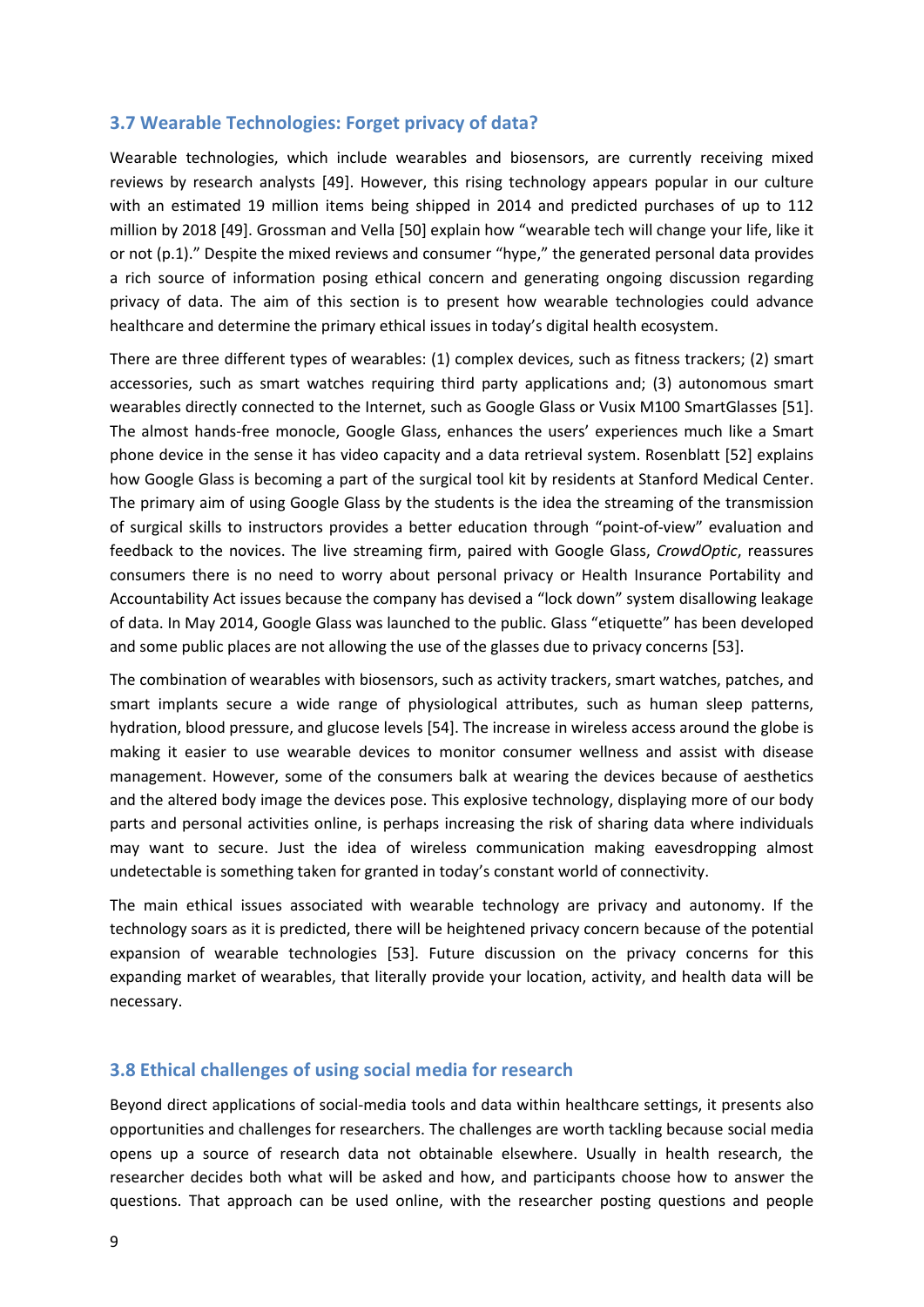deciding how (and indeed if) to answer them. That approach is also the easiest way to work out an ethical framework, as people may be told about how their replies will be used before they post them.

The alternative is using material that people have already posted. This presents researchers with difficult decisions about the ethical framework to adopt, and the ways they will analyze and present the data. Much of the debate about the research ethics has been conducted within the community of researchers, and there is a lack of consensus about the correct approach to use [55]. Whether this sort of research should be considered within a 'human subjects' framework or a more general humanities framework has been debated for over 10 years (e.g. [56,57]).

One voice that was missing in the debate is from people who contribute information through online discussion boards. A study was undertaken [58] to help address this gap. Using an asynchronous semi-structured qualitative approach interviews were conducted with 30 people contacted through a discussion board for people with diabetes.

There was support for information from discussion boards being used in research when it was for the 'common good' of the community that generated the information. Participants were aware that they had shared their information in a public domain, and there was a consensus that there was no problem with aggregated information (e.g. statistics or general trends), being used without consent. However, views diverged on using information with the potential to identify contributors.

Some people felt if anything they had written was used then they should be acknowledged, whilst others thought their anonymity should be preserved. There was also disagreement on the question of consent; some people felt that their permission should be sought for the information to be used, whilst others did not feel this was necessary.

The Association of Internet Researchers (AoIR) agrees the concept of the human research subject is not a good fit with much online research, preferring to focus on practical issues such as harm, vulnerability and identification. The study by Bond et al. [58] takes this further, identifying the merging of human subjects and online humanities has created a new type of research data, that of 'personal health text' which requires a new approach to ethics?. Different types of online interactions also may require different approaches. People writing blogs and using their own names, promoted through media such as Twitter, might be more concerned with being cited whilst people writing under a pseudonym on a discussion board might be more concerned with anonymity.

The qualitative research norm of using quotes to support findings is particularly challenging when trying to also preserve anonymity whilst using online data. Search engines, such as Google, are capable of identifying the source of quotes even when changes have been made to the text. To address this Bond et al. [58] propose multiple quotes should be aggregated into a single aggregated quote that captures the essence of the original quotes, whilst not being searchable by search engines.

Online data is a new type of data for health researchers. Rather than interviewees answering the researchers questions, the 'participants' have put their views 'out there' for researchers to find. This not only needs a new approach to research ethics, it also needs a new approach to research methods. The details of these identified issues still need to be debated amongst all stakeholders.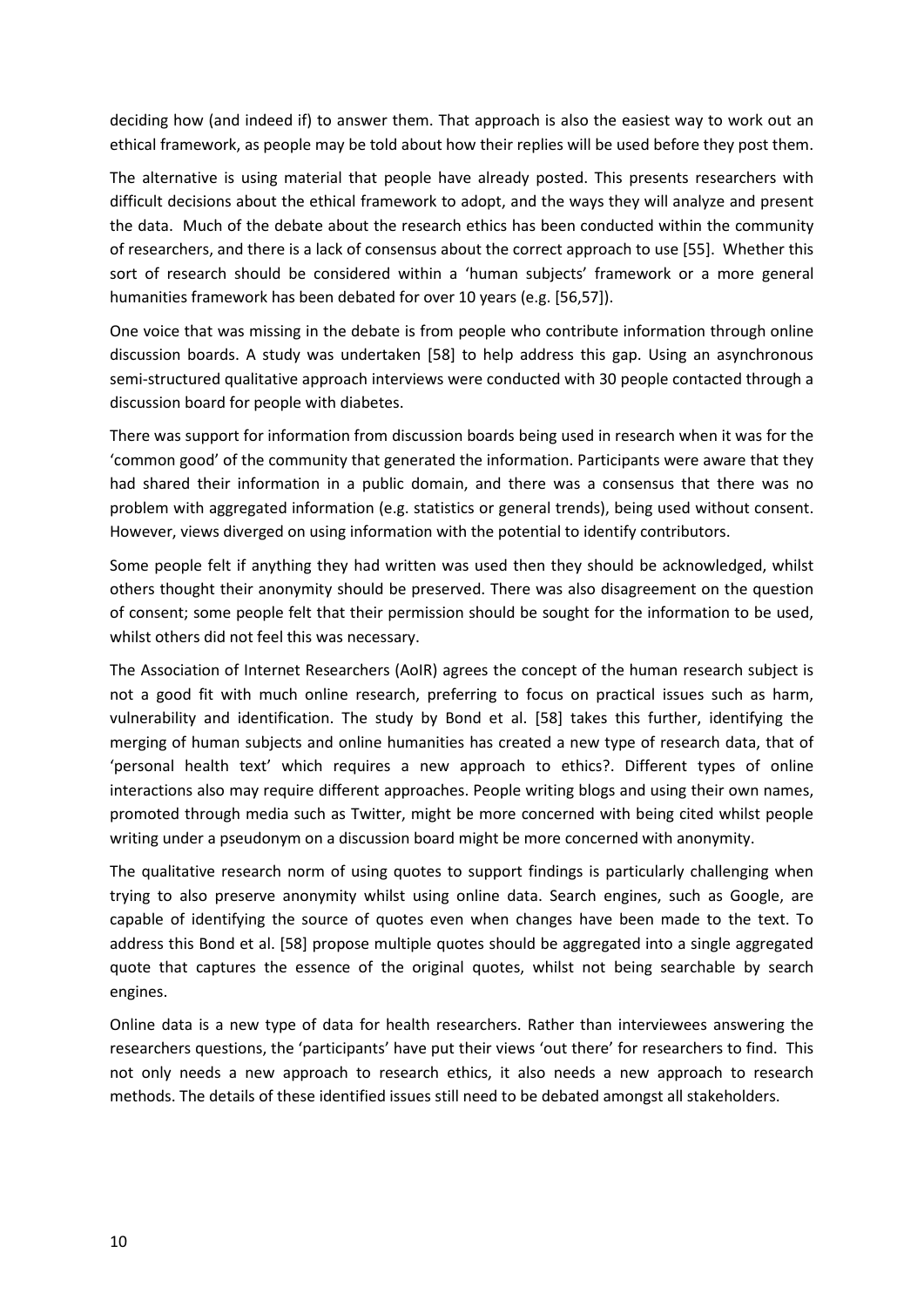## **3.9 Use of social media in participant recruitment for online surveys**

Online surveys offer research teams the ability to store large numbers of responses that are easily accessible for timely analysis [59]. Traditional recruitment methods (e.g., study brochures and telephone) are being surpassed by website posts and email [60, 61]. However, the emergent trend is social media, enabling even greater reach, visibility and dissemination of online surveys [62, 60]. Recruitment may be quicker, more efficient and cost effective [63, 64, 61, 65]. Consequently, as recruitment turns to social media, implications arise regarding ethical conduct [66].

Increased visibility is said to augment other recruitment efforts. According to Close, Smaldone et al. [60] and Yuan, Bare et al. [65], social media along with other web-based recruitment (e.g. email) 'layers' the recruitment message to help develop relationships. Ethically, this improves trust between target participants and researchers, as more opportunities to digest and consider participation in greater depth are provided. Ownership and increased autonomy over actual participation in a study are the results [60]. Similarly, it has been reported social media may help reach groups hard to contact in person [62, 67, 63, 61, 65]. This has positive implications for dealing with stigmatized and at risk populations, as greater levels of privacy and anonymity may be offered [65].

Conversely, online communities are a place to gather and work towards a common goal. The presence of outside entities is a sensitive issue and raises concerns regarding privacy [60, 59]. Reaching out to vulnerable groups using social media poses a challenge to deal with any potential negative consequences. Care must be taken not to disrupt the group, nor do any harm [59, 68]. If group members sense study invitations aren't reflective of the community's core values and goals, barriers ensue as mistrust develops [60, 65]. According to Dyer [66], research should abide by medical codes of conduct and online activities should not conflict with the principles of medical ethics.

Notably, the most reported ethical concerns for social-media recruitment are 'self-selection' and 'representativeness' [62, 63]. Self-selection implies social-media users, especially those with an interest in the study area will be recruited preferentially [63]. Khazaal et al. [63] believe a further major consequence is data will only represent certain participant's characteristics. Fox [69] discusses representativeness, identifying a skew towards well-educated and higher socioeconomic status cohorts online. Ethically, it may be argued these biases, coupled with coverage issues (e.g. lack of Internet access, poorer literacy), can negatively affect underserved populations and minority groups disproportionately absent online [60, 69, 63, 65].

The use of social media to recruit participants is forcing research institutions and ethical conduct committees to address fundamental areas of research ethics, such as: privacy, trust, autonomy, selection and representativeness. However, development of stringent methodologies is slow. Researchers should be encouraged by the potential of social media, but would be well served to ensure they use careful and rigorous research design.

# **4. Future trends**

# **Social media and patient care**

In the previous section, multiple ethical issues related to the use of social media in healthcare and research have been identified and described. It becomes clear social media offer new possibilities for researchers, innovative ways for physicians to interact with patients and positively affect the health outcomes of communities, but the tenets of professionalism from all parties involved should govern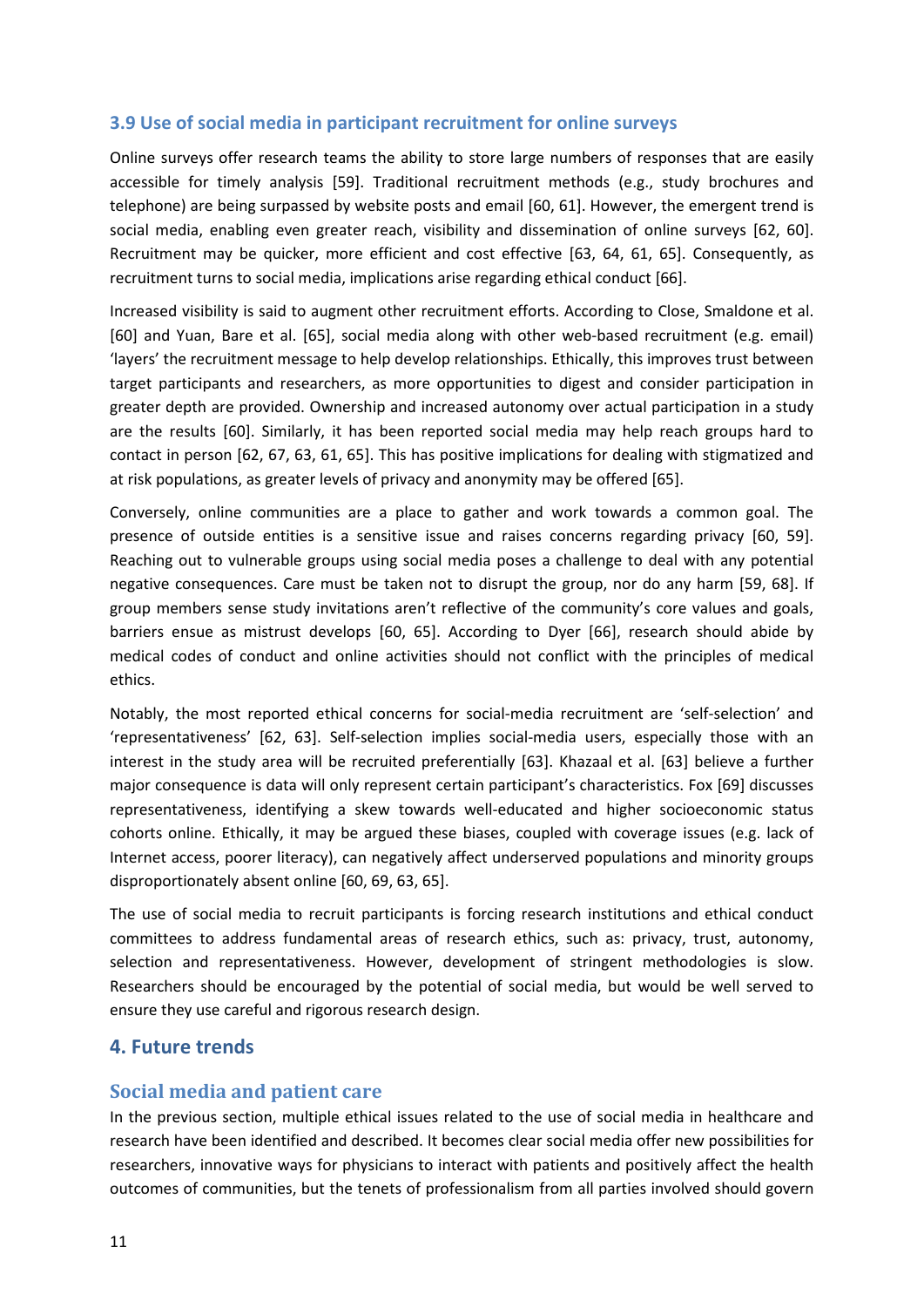these interactions. Health providers and organizations will need to rethink how to collect and secure the data generated by social-media tools when including them in a clinical and EHR environment.

In figure 1, we summarize the ethical aspects and issues to be considered. In the near future, socialmedia platforms could be reshaped and may be adapted as a tool for health communication among patients and professionals. There are some institutional policies on the use of social media, but no general policies are available yet. Maintaining a respectful and safe environment for patients, the public and physicians should be the main interest for all; researcher, physicians, and commerce. With respect to the patient-physician relationship, it is crucial to balance the information gained through the use of social-media technologies and the possible misuse or misinterpretation of data. Physicians are in principle able to conduct a social-media search for patients to learn more about their behavior or social circumstances. However, it is still unclear how to best use this information in healthcare and how it impacts the patient-physician relationship.

Specifically, the elderly and children are at heightened risk of having activities or aspects of life monitored through social-media technology without consent. Furthermore, reports of these technologies as being "very intimate" do raise questions about the culture's view of the privacy of data that are captured, stored, and revealed [70]. Is there an ethical paradigm shift due to the addiction of the constant data stream? What are the views of healthcare professionals in regards to data privacy and human autonomy in today's evolving technological world? Do we need to have more privacy rules or should we forget about privacy issues? [70]

# **Social media and health research**

In patient recruitment, addressing privacy and mistrust from the presence of researchers and organisations is a big issue. Amongst ways to address or avoid this and limit any potential negative effects, refraining from contacting individuals directly is high on the list of suggestions. Dyer [66] iterates medical websites must ensure one's right to privacy is not infringed on. It would also be wise to avoid posting unscrupulous and pervasive recruitment messages on online communities without invitation. Involvement and funnelling messages through group or page moderators is advised [60, 65].

The interpretive value of social-media data depends on the data analyses process. The data needs to be verified and corroborated with confirmed medical data to judge the interpretative value. The message resulting from self-selection and representativeness associated with using social-media cautions individuals to avoid generalizing study findings on an epidemiological level as data tends to represent a sub-group of the population [62, 63]. An important first step towards interpretable results is to determine the type of research being conducted and the target population. Researchers must first consider whom the research plans to target. When the population of interest is largely underrepresented online, social media may not be the most appropriate channel [62, 59]. Finally, in order to better understand the needs of under-represented and underserved populations, it may be useful for research to include examination of non-responders or a control group of non-internet users [63]. These ethical considerations for using social media to recruit survey participants continue to highlight the digital divide. Access to these technologies and education must remain high on the ehealth agenda to ensure underserved populations are afforded priority access and training to aid in health self-management.

An usual and yet unmet ethical challenge in piloting social-media content with elderly and young users is associated with the contemporary movement for "open data," where "open" means freely shared for anyone, anywhere, to use for any purpose (see OpenDefinition.org). For example, the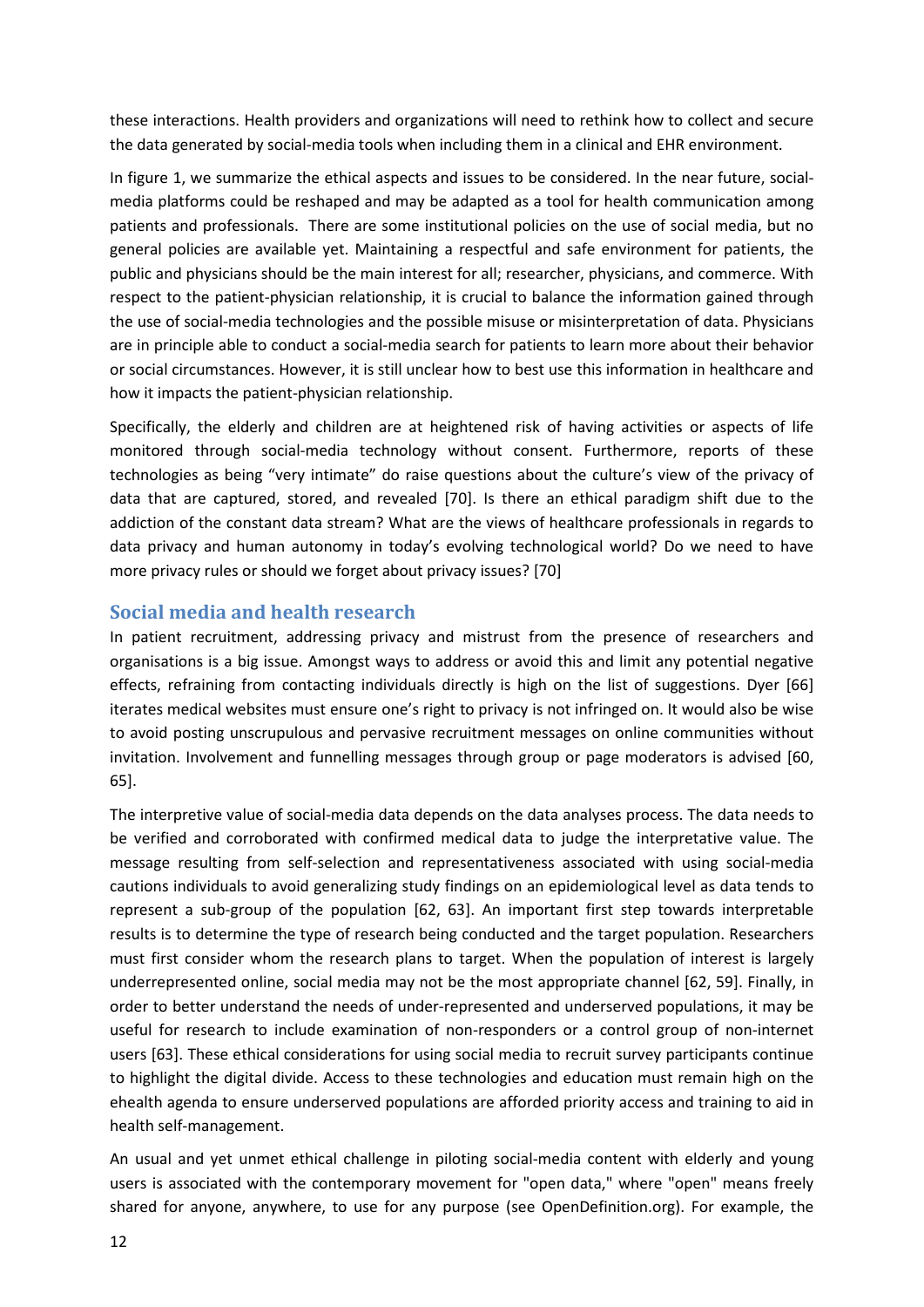European Commission (EC) in the announced Horizon 2020 program promotes a pilot action on open access to research data thereby requiring participating projects to develop suitable data management plans, in which they specify what data will be open [71]. Two points should be considered at this end. First, when interaction with social-media content is recorded, perhaps desensitization of personal information is mandatory and the discussion held in other sections of this paper becomes relevant. Second, researchers should be aware of the recently released and relevant to this context Open Database License (ODbL, [72]) (instead of the usual Creative Commons - CC). ODbL allows unlicensed open data that is available and freely accessible (available online public data) for user downloads, copies, analyses, edits in any likely way, even with inclusion of data software; users should also be allowed to exploit them for any other purpose without financial, legal or technical barriers. This should now become the practice for proper digital rights management upon licensing of data and databases produced by research projects, government agencies or private institutions. The underlying ethical controversy between data openness and proper use of healthcare content interactions is obvious.



Figure 1: Ethical issues of social-media usage in healthcare

# **5. Conclusions**

Preserving patient privacy and confidentiality in all environments is a main issue in the context of social-media usage in healthcare and research. This review of ethical issues tried to raise the important questions related to an appropriate use of social media in healthcare settings. Currently, there are still no official general guidelines available that may be applied to address these questions in practice. Given the broad application areas and involved stakeholders, it will be probably impossible to formulate general guidelines for all possible usage scenarios. For each application and research study, researchers and healthcare providers need to carefully weight harm and benefit for the individual patient or groups of patients. Such weighting could be supported by a novel model for systematically evaluating technical solutions. In order to develop such model, relevant questions and with respect to the user groups, application areas and dimensions should be collected. The answers will help to judge and weight the ethical issues for technical solutions. In particular, future research study involving the use of social media should pre-plan in its design and pre-empt any ethically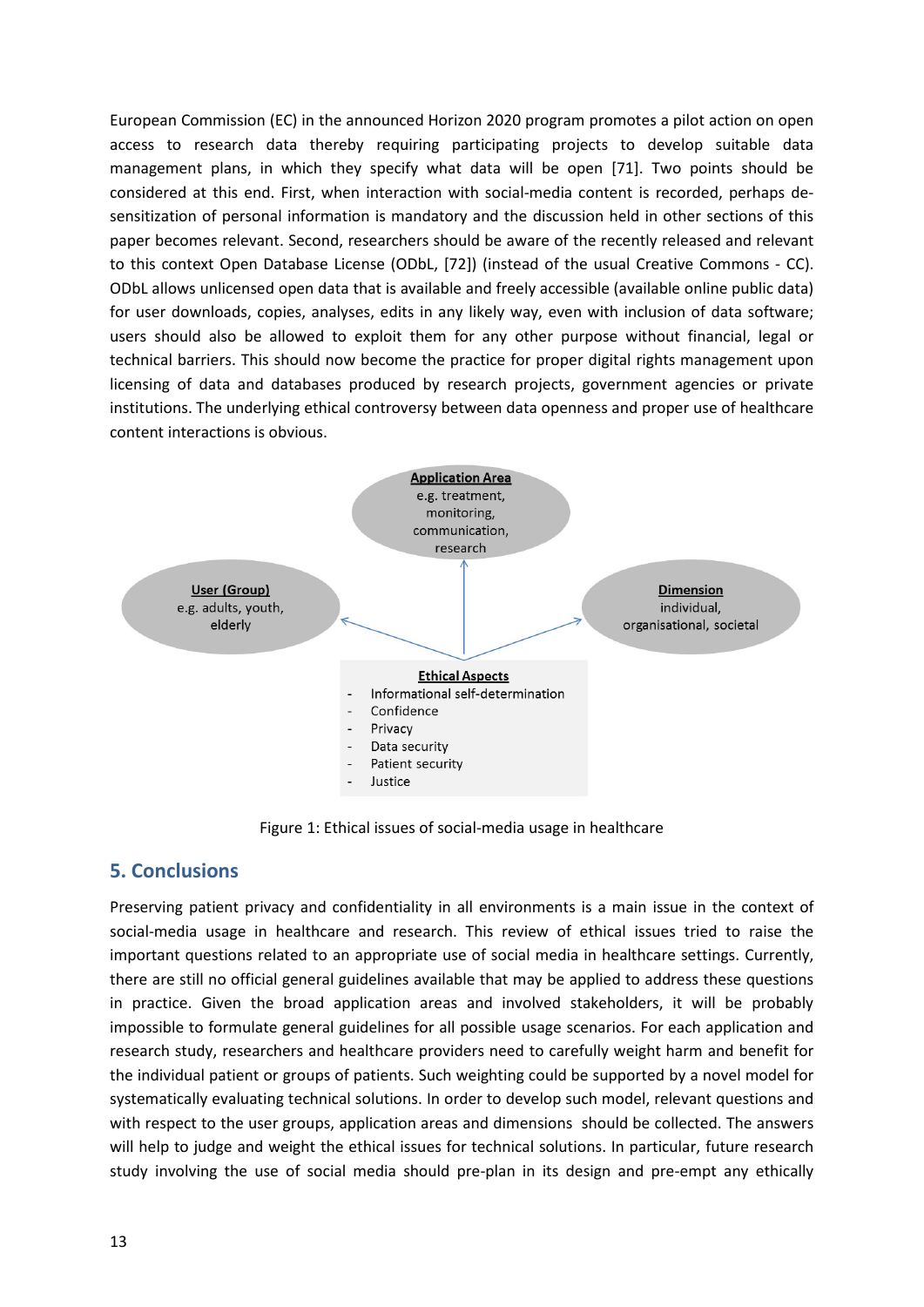problematic effects introduced by its users, application area, and relevant dimension, develop sound solutions for addressing these ethical issues.

#### **6. Acknowledgments**

We acknowledge the IMIA working group members for their support and fruitful discussion.

#### **References**

[1] Eysenbach, G. Medicine 2.0: social networking, collaboration, participation, apomediation, and openness. J Med Internet Res. 2008 Aug 25; 10(3):e22.

[2] Rozenblum R, Bates DW. Patient-centred healthcare, social media and the internet: the perfect storm? BMJ Qual Saf. 2013; doi:10.1136/bmjqs-2012-001744.

[3] Eckler P, Worsowicz G, Rayburn J. Social media and health care: an overview. *PM R.* 2010; 2(11):1046–50.

[4] Armstrong N, Powell J. Patient perspectives on health advice posted on internet discussion boards: a qualitative study. *Health Expect.*  2009; 12(3):313–320.

[5] Chretien KC, Kind T. Social media and clinical care: ethical, professional, and social implications. Circulation. 2013;127:1413–1421.

[6] Wicks P, Vaughan TE, Massagli MP, Heywood J. Accelerating clinical discovery using self-reported patient data collected online and a patient-matching algorithm. Nat Biotechnol. 2011; 29: 411-14

[7] Ackland R. Social network services as data sources and platforms for e-researching social networks. *Soc Sci Comput Rev*. 2009; 27:481– 92.

[8] Brownstein C, Brownstein J, Williams D, et al. The power of social networking in medicine. N*ature Biotechnology*. 2009; 27:888 – 890.

[9] Denecke K, Krieck M, Otrusina L, et al. How to exploit twitter for public health monitoring? *Methods* of Information in Medicine. 2013; 52(4):326–39.

[10] Collier N, Son N, Nguyen N. Omg u got flu? analysis of shared health messages for bio-surveillance. Journal of Biomedical Semantics. 2011; 2(Suppl.5).

[11] Linnman C, Maleki N, Becerra L, et al . Migraine tweets—what can online behavior tell us about disease? Cephalalgia 2013 Jan;33(1):68-9

[12] Winter E (Hrsg.). Gabler Wirtschaftslexikon, Springer Fachmedien Wiesbaden, 18th Edition. 2014, Gabler Verlag.

[13] Pew Research Center. Internet use over time. 2014[. http://www.pewinternet.org/data-trend/teens/internet-use/](https://vpn.uit.no/+CSCO+0h756767633A2F2F6A6A6A2E63726A76616772656172672E626574++/data-trend/teens/internet-use/)

[14] Rafla M, Carson NJ, DeJong SM. Adolescents and the internet: what mental health clinicians need to know. Curr Psychiatry Rep 2014;16(9):472.

[15] UNESCO 2014. What do we mean by "youth"?. Available at: [http://www.unesco.org/new/en/social-and-human](http://www.unesco.org/new/en/social-and-human-sciences/themes/youth/youth-definition)[sciences/themes/youth/youth-definition](http://www.unesco.org/new/en/social-and-human-sciences/themes/youth/youth-definition)

[16] James C, Davis K, Flores A, Francis JM, Pettingill L, Rundle M, Gardner H. Young People, Ethics, and the New Digital Media: A Synthesis from the GoodPlay Project. The MIT Press 2009.

[17] Van der Velden M, El Emam K. "Not all my friends need to know": a qualitative study of teenage patients, privacy, and social media. J Am Med Inform Assoc 2013; 20(1):16-24.

[18] Jain AV, Bickham D. Adolescent health literacy and the Internet: challenges and opportunities. Curr Opin Pediatr 2014;26(4):435-9.

[19] Amon KL, Campbell AJ, Hawke C, Steinbeck K. Facebook as a Recruitment Tool for Adolescent Health Research: A Systematic Review. Acad Pediatr 2014;14(5):439-47.

[20] Leonard A, Hutchesson M, Patterson A, Chalmers K, Collins C. Recruitment and retention of young women into nutrition research studies: practical considerations. Trials 2014;15:23.

[21] Moreno MA, Grant A, Kacvinsky L, Moreno P, Fleming M. Older adolescents´ views regarding participation in Facebook research. J Adolesc Health 2012;51(5):439-44.

[22] Denecke K. Ethical aspects of using medical social media in healthcare applications. Stud Health Technol Inform 2014;198:55-62.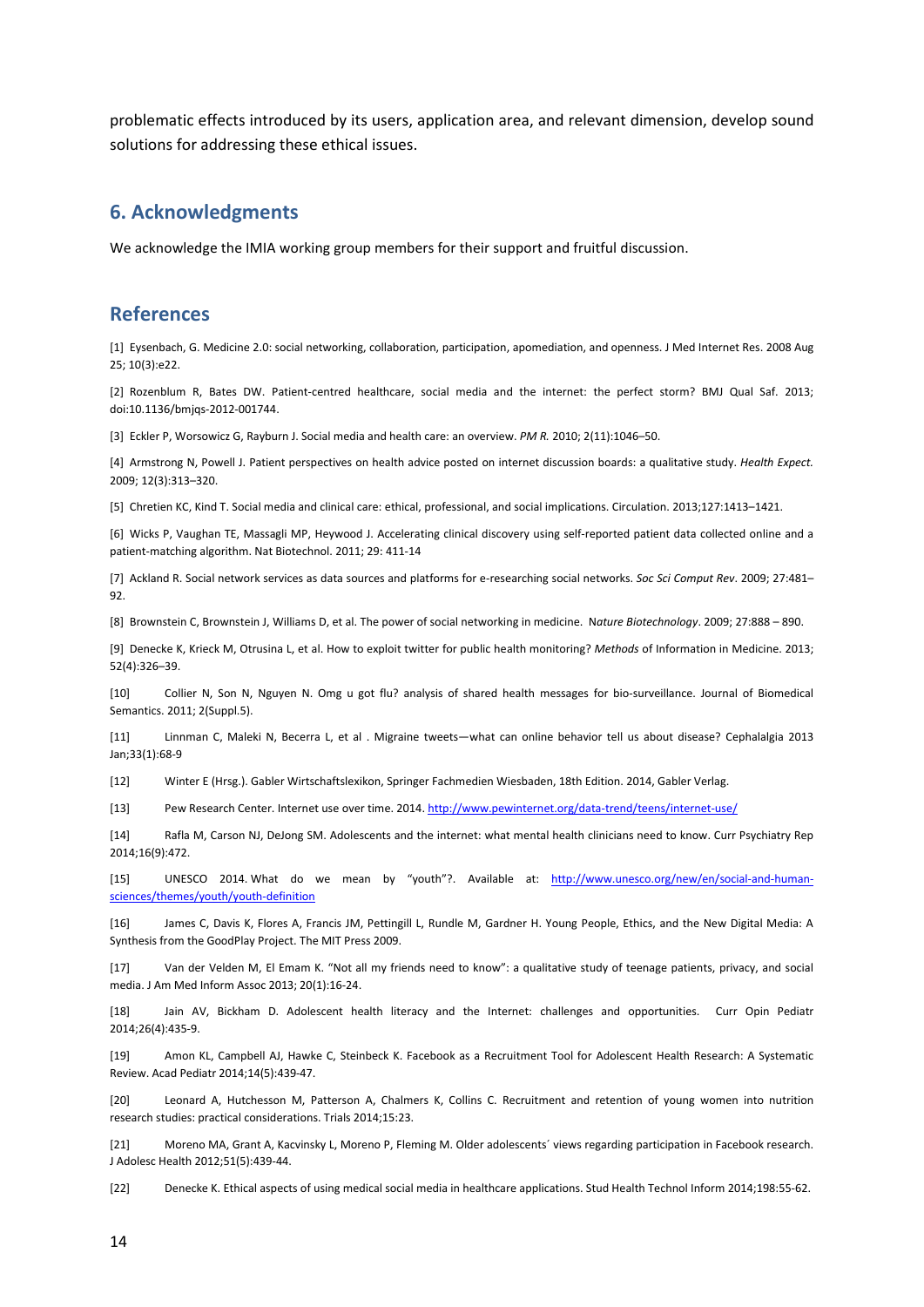[23] Byron P, Albury K, Evers C. "It would be weird to have that on Facebook": young people´s use of social media and the risk of sharing sexual health information. Reprod Health Matters 2013;21(41):35-44.

[24] Perez-Carceles MD, Lorenzo MD, Luna A, E Osuna E. Elderly patients also have rights, J Med Ethics 2007;33:712–716. doi: 10.1136/jme.2006.018598.

[25] Mallia P. Clinical intervention in aging: ethicolegal issues in assessing risk and benefit, Clinical Interventions in Aging 2010:5 373–380.

[26] Sorrel T, Drapper H. Telecare, Surveillance, and the Welfare State, The American Journal of Bioethics. 2012; 12(9): 36–44.

[27] Welsh S, Hassiotis A, O'mahoney G, Deahl M. Big brother is watching you--the ethical implications of electronic surveillance measures in the elderly with dementia and in adults with learning difficulties, Aging & Mental Health. 2003;7(5): pp372-375. DOI:10.1080/1360786031000150658.

[28] Bamidis PD, Vivas AB, Styliadis C, Frantzidis C, Klados M, Schlee W, Siountas A, Papageorgiou SG. A review of physical and cognitive interventions in aging. Neurosci Biobehav Rev. 2014; 44:206-20. doi: 10.1016/j.neubiorev.2014.03.019.

[29] Miron-Shatz T, Hansen MM, Grajales FJ 3rd, Martin-Sanchez F, Bamidis PD. Social Media for the Promotion of Holistic Self-Participatory Care: An Evidence Based Approach. Contribution of the IMIA Social Media Working Group. Yearb Med Inform. 2013;8(1):162-8.

[30] Mcare LL. The Video Grade cognitive training platform, www.llmcare.gr, last access Oct 2014.

[31] Frantzidis CA, Ladas AK, Vivas AB, Tsolaki M, Bamidis PD. Cognitive and physical training for the elderly: Evaluating outcome efficacy by means of neurophysiological synchronization. Int J Psychophysiol. 2014 Jul;93(1):1-11; doi: 10.1016/j.ijpsycho.2014.01.007.

[32] DISCOVER project, Digital Inclusion Skills for Carers bringing Opportunities, Value and Excellence (project 297268) of the Competitiveness and Innovation Framework Programme Pilot actions by the European Commission. http://www.discover4carers.eu/, last access Oct 2014.

[33] Silva P. Content Curation for Online Education -Content curation as personal knowledge management - finding, gathering and organizing content with a critical perspective. 2012. http://hyperallergic.com/51670/virginia-center-for-the-creative-arts-social-media-artistsfellowships/. http://www.scoop.it/t/content-curation-for-online-students/?tag=ethics, Last update Dec 2012.

[34] Deshpande P. Is Your Content Curation Ethical? A 10-Step Checklist, http://contentmarketinginstitute.com/2013/11/ethicalcontent-curation-checklist/, Nov 2013.

[35] Bamidis PD, Sidiropoulos S, Vontas A, Wynne N, Waights V, de Graaf H, Almeida R. Training Material and Quality Assurance Report - Deliverable D4.2 - Revision: 2.8 - Revised version of 1.6.3, DISCOVER project Deliverable, Access through www.discover4carers.eu

[36] Michael J. Payette, Douglas Albreski, Jane M. Grant-Kels: "You'd know if you 'friended' me on Facebook": Legal, moral, and ethical considerations of online social media. Journal of American Academy of Dermatology 2013; Volume 69: pp.305-7

[37] AMA (2014) American Medical Association. AMA Code for Medical Ethics. Opinion 9.124 – Professionalism in the use of social media. URL: http://www.ama-assn.org/ama/pub/physician-resources/medical-ethics/code-medical-ethics/opinion9124.page? (Access: 12.08.2014, 13:21).

[38] Farnan JM, Snyder Sulmasy L, Worster BK, Chaudhry HJ, Rhyne JA, Arora VM, et al. Online Medical Professionalism: Patient and Public Relationships: Policy Statement From the American College of Physicians and the Federation of State Medical Boards. Ann Intern Med. 2013;158:620-627. doi:10.7326/0003-4819-158-8-201304160-00100

- [39] CrowdMed. Frequently Asked Questions. Does CrowdMed need to be HIPAA compliant (in the US)?. [Date Accessed, September 8, 2014[. https://www.crowdmed.com/#!/faqs\]](https://owa.medizin.uni-leipzig.de/owa/redir.aspx?C=YFfIl7PC_kOoEakSLG-yiuwSCEcKn9EIeYmSm6avxDQGTe0HxxpIZ7ChkuEjZmhM0ct-fKvLvqQ.&URL=https%3a%2f%2fwww.crowdmed.com%2f%23%21%2ffaqs)
- [40] Park A. "Web MDs: Social media are changing how we diagnose disease." *Time* 180.6 (2012): 16-16.
- [41] Househ M. "Sharing sensitive personal health information through Facebook: the unintended consequences." *Studies in health technology and informatics* 169 (2010): 616-620.
- [42] COPPA Children's Online Privacy Protection Act. [Date Accessed, September 8, 2014[. http://www.coppa.org/comply.htm\]](https://owa.medizin.uni-leipzig.de/owa/redir.aspx?C=YFfIl7PC_kOoEakSLG-yiuwSCEcKn9EIeYmSm6avxDQGTe0HxxpIZ7ChkuEjZmhM0ct-fKvLvqQ.&URL=http%3a%2f%2fwww.coppa.org%2fcomply.htm)
- [43] Rodriguez-González A, Mayer MA, Fernández-Breis JT. Biomedical Information through the implementation of social media environments.J Biomed Inform. 2013;46:955-6.
- [44] Herigon J. How social media will merge with electronic medical records. 2011 June 17. In: KevinMD.com. Social media's leading physician voice [cited 2014 Sep 25]. Available from: http://www.kevinmd.com/blog/2011/06/social-media-merge-electronic-medicalrecords.html
- [45] Costa FF. Social networks, web-based tools and diseases: implications for biomedical research. Drug Discov Today. 2013;18(5- 6):272-81.
- [46] European Commission (EC). Justice. Protection of personal data. Reform of data protection legislation (2012) [cited 2014 Sep 25]. Available from: http://ec.europa.eu/justice/data-protection/
- [47] Mayer MA, Leis A. How medical doctors and students should use Social Media: a review of the main guidelines for proposing practical recommendations. Stud Health Technol Inform. 2012;180:853-7.